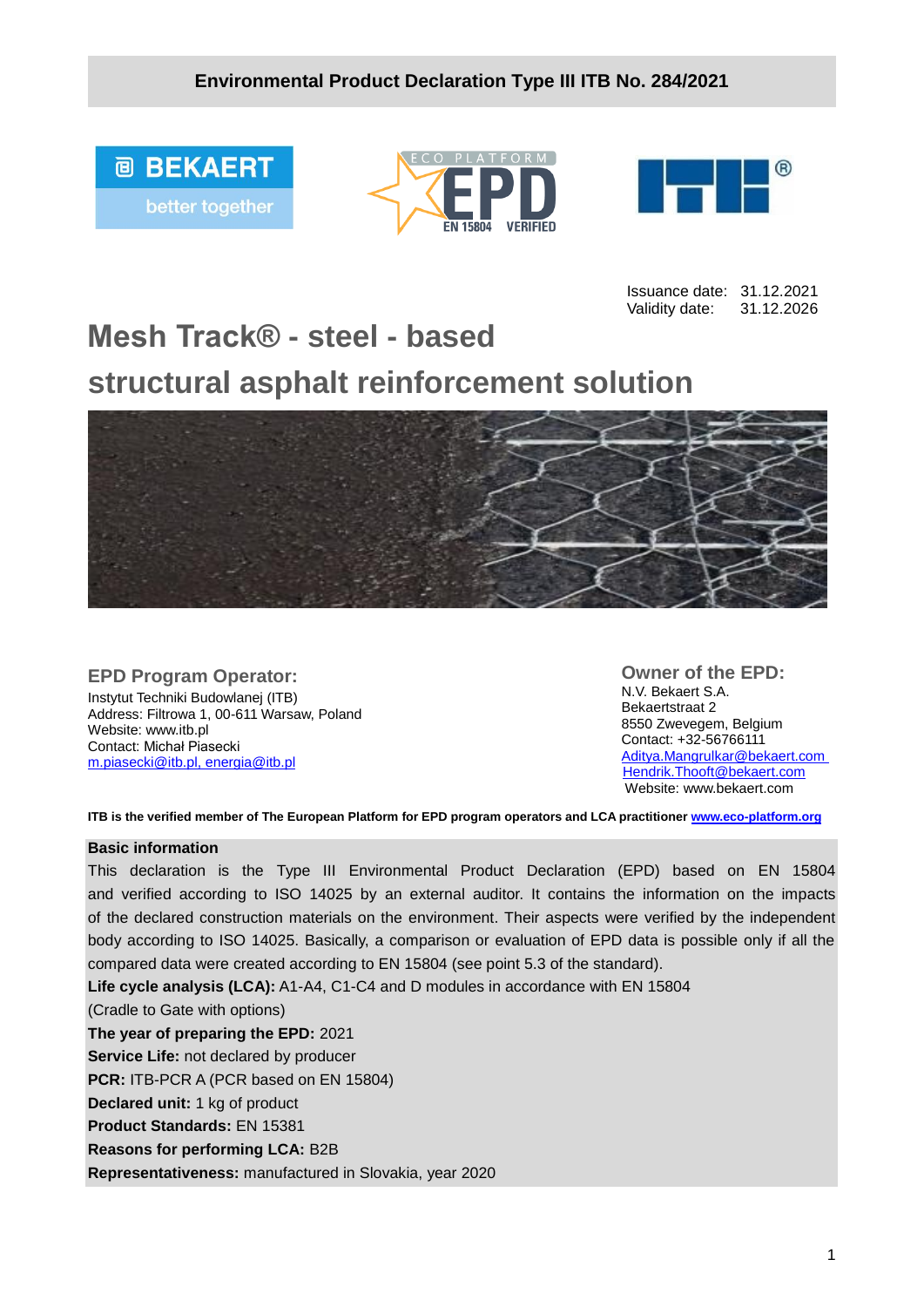## **PRODUCTS DESCRIPTION**

**/2020** applications. For roads and pavements, Bekaert offers two types of reinforcement solutions for specific road Bekaert (www.bekaert.com) is a global producer of steel wire reinforcement solutions for a wide range of works. Mesh Track® - steel-based structural asphalt reinforcement solution covered by this EPD is produced in the manufacturing plant, located at Hlohovec, Slovakia. Bekaert produces Mesh Track® in different variants according the application used at supplier side. Mesh Track® is a woven hexagonal wire netting manufactured of Bezinal® coated steel wire reinforced in transverse direction at regular intervals by flat alternately twisted reinforcing wires interwoven in the mesh. Mesh Track® is used as reinforcement netting for road construction and foundations: for armouring of asphalt when recovering concrete roads and in case of ruts and for armoring of asphalt when recovering cracked asphalt roads. Figure 1 shows an application overview.



*Figure 1. The concept of the Mesh Track® implementation in a road structure*

A specific product technical data is available at manufacturer website [Bekaert.com](https://www.bekaert.com/en/product-catalog/construction/road-reinforcement/downloads)

## **PRODUCT APPLICATION**

Declared technology gives an technical opportunity to repair serious damage to the pavement resulting, among others, from the loss of load capacity.

## **LIFE CYCLE ASSESSMENT (LCA) – general rules applied**

#### **Unit**

The declared unit is 1 kg of Mesh Track®. In order to convert the results of the environmental assessment from kilogram to square meter, the equivalence factors given in Table 1 should be used.

| rapid in the Equivalents (in high or moon mache por product type |                       |                     |  |  |  |  |  |  |
|------------------------------------------------------------------|-----------------------|---------------------|--|--|--|--|--|--|
| <b>Type</b>                                                      | <b>Standard width</b> | equivalence factors |  |  |  |  |  |  |
|                                                                  | m                     | $m2$ / kg           |  |  |  |  |  |  |
| Mesh Track 1                                                     | 2                     | 0.56                |  |  |  |  |  |  |
|                                                                  | 3                     | 0.57                |  |  |  |  |  |  |
|                                                                  | 3.3                   | 0.56                |  |  |  |  |  |  |
|                                                                  | 4                     | 0.57                |  |  |  |  |  |  |
| Mesh Track 2                                                     | 2                     | 0.75                |  |  |  |  |  |  |
|                                                                  | 3                     | 0.77                |  |  |  |  |  |  |
|                                                                  | 3.3                   | 0.75                |  |  |  |  |  |  |
|                                                                  | 4                     | 0.77                |  |  |  |  |  |  |

|  | Table 1. The Equivalents (m <sup>2</sup> /kg) of Mesh Track® per product type |  |  |  |
|--|-------------------------------------------------------------------------------|--|--|--|
|  |                                                                               |  |  |  |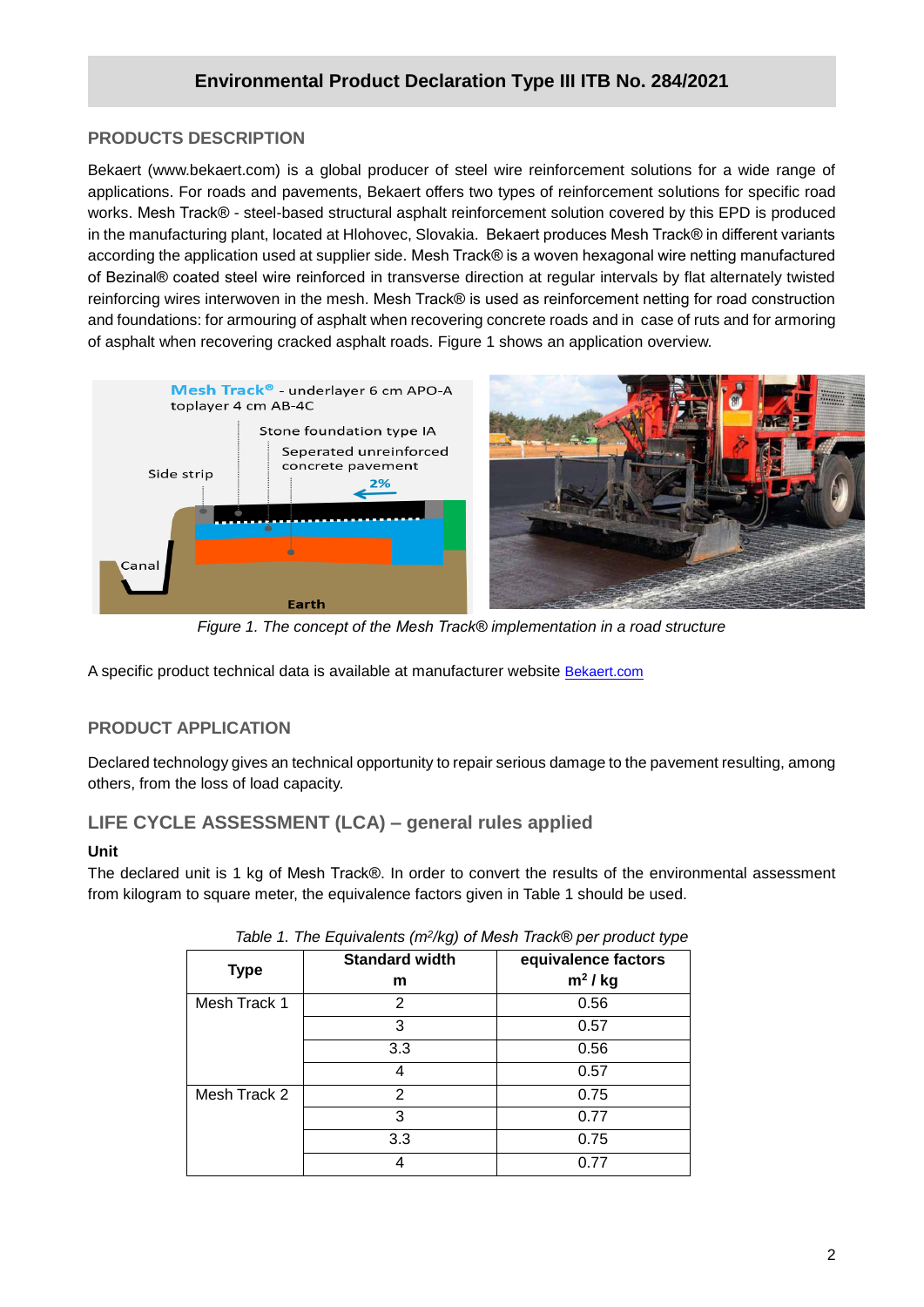#### **System boundary**

**/2020** "End of Life stage" C1, C2, C3, C4 modules and gains and loads beyond system in D module (Cradle to Gate The life cycle analysis of the declared product covers "Product Stage" A1-A3 modules, "transport to site" A4, with options) in accordance with EN 15804 and ITB PCR A.

#### **Allocation**

The allocation rules used for this EPD are based on general ITB PCR A. Production of mesh is a line process in a manufacturing plant located at Hlohovec, Slovakia (see Figure 2). Allocation of impacts is done on product mass basis where no specific allocation for mesh production based on manufacturer information were provided. All impacts from raw materials production (wire rod, coated half product, coating product, soaps, HCl, pallets) are allocated in A1 module of the LCA. Minimum 99% of the impacts from a line production were allocated to product covered by this declaration. Module A2 includes transport of raw materials such as steel from supplier to manufacturing plant (Hlohovec). Municipal wastes of the factory were allocated to module A3. Energy supply and electricity (ZSE) was inventoried and 100% was allocated to the product assessed. Emissions in the factory are assessed using Ecoinvent data for energy carriers.

#### **System limits**

Minimum 99% input materials and 100% energy consumption (electricity, gas) were inventoried in the factory and were included in the calculation. In the assessment, all significant parameters from gathered production data are considered, i.e. all material used per formulation (main input is steel Wire Rod), utilized thermal energy, and electric power consumption, direct production waste, and available emission measurements. Tires consumption for transport was not taken into account. Precomponents with a percentage share of less than 0.2% were excluded from the calculations. It is assumed that the total sum of omitted processes does not exceed 0,5% of all impact categories. In accordance with EN 15804 machines (for example widia dies) and facilities (capital goods) required for and during production are excluded, as is transportation of employees.

#### **A1 and A2 Modules: Raw materials supply and transport**

The steel input materials are declared based on valid Ecoinvent data. Data on transport of the different input products to the manufacturing plants were inventoried in detail and modelled by the assessor. For calculation purposes European fuel averages are applied in module A2.

#### **A3: Production**

The production process (Hlohovec plant) is presented in Figure 2.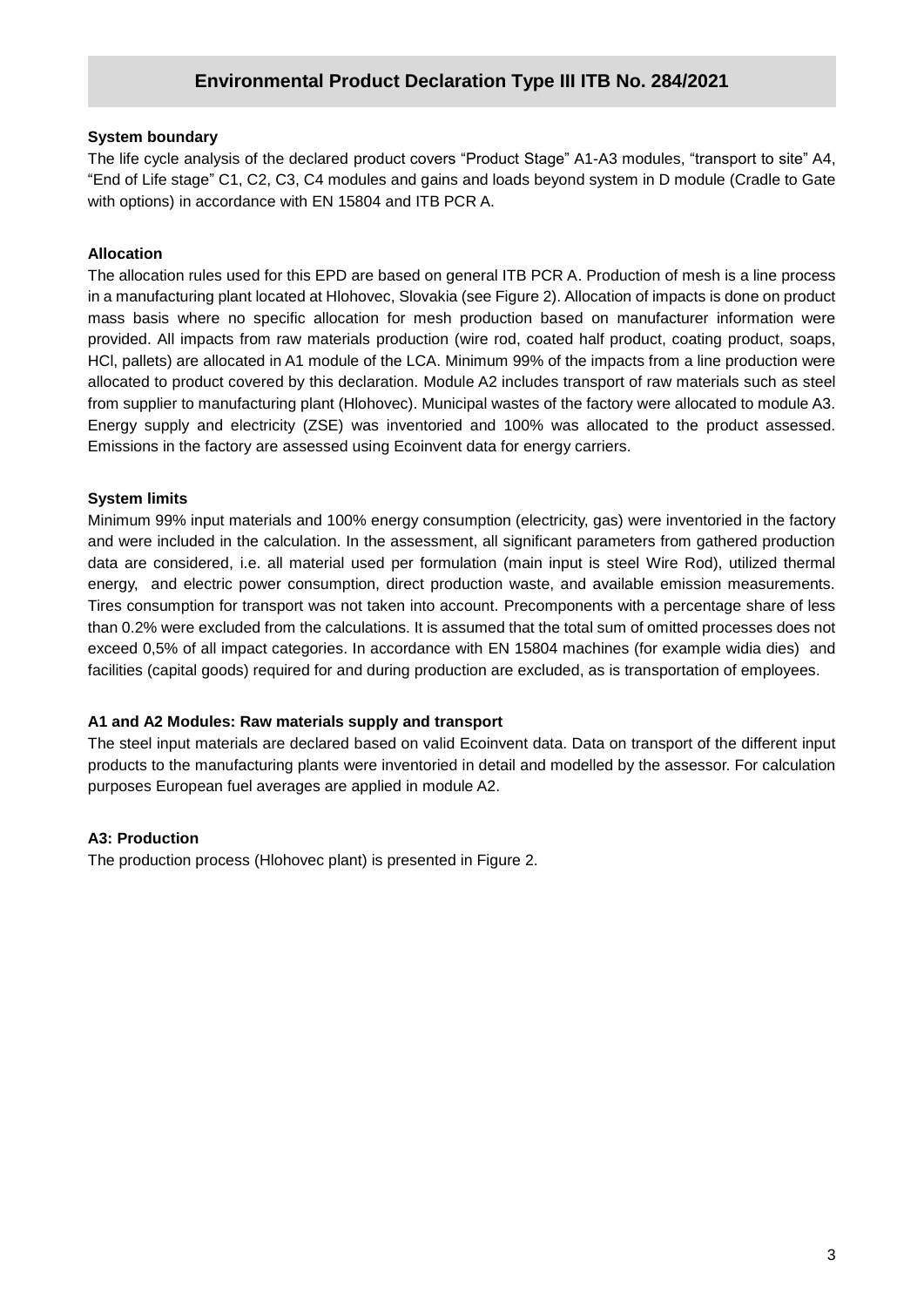

*Figure 2. A schematic diagram of the industrial process (A3 module)*

#### **A4: Transport to construction site**

The following transport scenario to the place of use was assumed based on the manufacturer's declaration: large vehicle, 75% capacity over an average distance of 500 km. For calculation purposes, European fuel averages are applied in module A4.

## **End of life scenarios (C and D modules)**

The end-of-life scenario has been generalized. The asphalt with the steel mesh are disassembled (C1 module) by grappling hooks mounted onto heavy equipment and collected mechanically. 95% material recovery during demolishing was assumed. The manufacturer declares the technology and the scenario in which the mesh can be separated from waste up to 95%. 5% goes to a landfill. 10 % of recovered steel product can be reused or adapted to new applications (road reinforcement). 90% of recovered steel can be used for new steel production (EAF process). It is assumed that at the end of life the transport distance from the product deconstruction place to waste processing (C2) is 50 km on > 16 t loaded lorry with 75% capacity utilization and fuel consumption of 35 l per 100 km. Materials recovered from dismantled products are recycled according to the BAT treatment practice. The reuse, recovery and recycling potential for a new product system is considered beyond the system boundaries (module D) based on World Steel recommendations and national practice (see references).

| Table 2. ETTO OF THE SCEITATIOS TOF INFORMATION PROGRAMS |                          |       |           |             |  |  |  |  |  |
|----------------------------------------------------------|--------------------------|-------|-----------|-------------|--|--|--|--|--|
|                                                          | <b>Material recovery</b> | Reuse | Recycling | Landfilling |  |  |  |  |  |
| <b>Progress products</b>                                 | from road                |       |           |             |  |  |  |  |  |
| Steel products                                           | 95%                      | 10%   | 90%       | 5%          |  |  |  |  |  |

#### *Table 2. End of life scenarios for Mesh Track® products*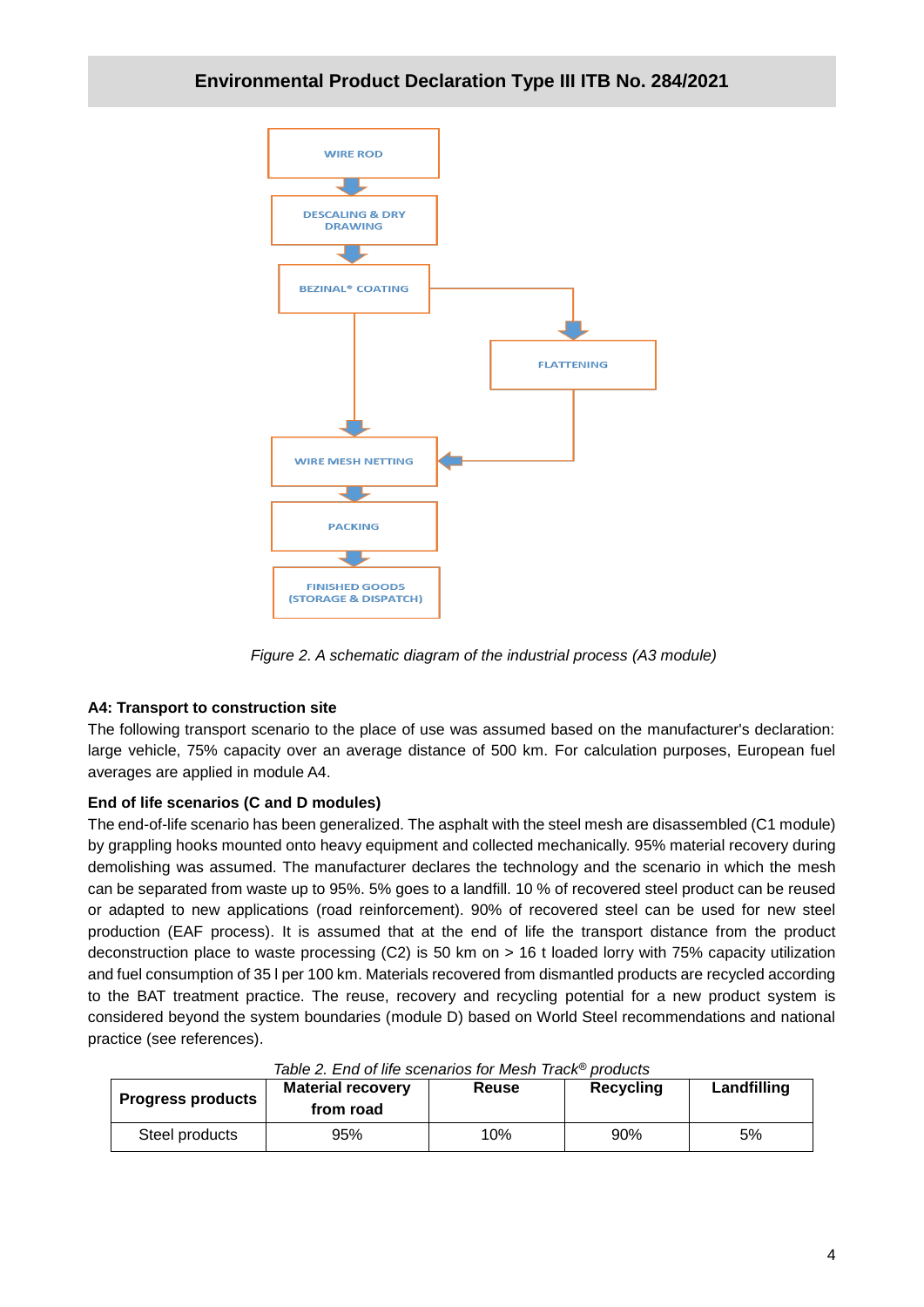#### **Data collection period**

**/2020** The life cycle assessments were done for Slovakia as reference area. The data for manufacture of the declared products refer to period between 01.01.2020 – 31.12.2020 (1 year).

#### **Data quality - production**

The values determined to calculate A3 originate from verified Progress LCI inventory data. A1 values were prepared considering steel products characteristics based on Ecoinvent data. Allocation for steel production impacts is done in accordance with *LCI data for Steel products Report* compiled by Brayan Hughes and William Hare (2012 for World Steel Association).

#### **Assumptions and estimates**

The impacts of the representative product were aggregated using weighted average where there was no option to separate impact on Mesh Track® production process- The mass inter-branch flows were taken into account. All production processes (A3) at Holhovec plant were assigned to different types of products in a way based on the information provided by manufacture in LCI.

#### **Calculation rules**

LCA was done in accordance with ITB PCR A document. Characterization factors are CML ver. 4.2 based. ITB-LCA algorithms were used for impact calculations. A1 was calculated based on data from the database, A3 and A2 are calculated based on the LCI questionnaire provided by the manufacturer.

#### **Databases**

The background data for the processes come from the following databases: Ecoinvent v.3.8 (steel, Zink, Nitrogen, HCl, soap, ancillary items, packaging), ZSE (Czech electricity mix and combustion factors for fuels). Specific (LCI) data quality analysis was a part of the audit. The time related quality of the data used is valid (5 years).

#### **Additional information**

Specific CO<sub>2</sub> emissions, related to the total electricity supplied to the Slovak electricity system, reached in 2020 the historically lowest level thanks to a balanced energy mix with a high share of electricity production from nuclear and hydro power plants and lower supply from thermal power plants burning fossil fuels, while decreasing by more than 20% year on year. Slovak electricity mix used is 0.107 kg CO<sub>2</sub>/kWh..

## **LIFE CYCLE ASSESSMENT (LCA) – Results**

#### **Declared unit**

The declaration refers to the unit DU– 1 kg of the Mesh Track® (table 4). The following life cycle modules are included in the declaration (table 2).

|                        | <b>Environmental assessment information</b><br>(MA – Module assessed, MNA – Module not assessed, INA – Indicator Not Assessed) |                |                                     |                                         |            |                          |                |             |               |                           |                          |                              |                                                                     |                     |          |                                             |
|------------------------|--------------------------------------------------------------------------------------------------------------------------------|----------------|-------------------------------------|-----------------------------------------|------------|--------------------------|----------------|-------------|---------------|---------------------------|--------------------------|------------------------------|---------------------------------------------------------------------|---------------------|----------|---------------------------------------------|
|                        | Product stage                                                                                                                  |                |                                     | Construction<br>process                 |            | End of life<br>Use stage |                |             |               |                           |                          |                              | <b>Benefits</b><br>and loads<br>beyond<br>the<br>system<br>boundary |                     |          |                                             |
| Raw material<br>supply | Fransport                                                                                                                      | Manufacturing  | 요<br>construction<br>Transport<br>۽ | Construction<br>installation<br>process | <b>Jse</b> | Maintenance              | Repair         | Replacement | Refurbishment | Operational<br>energy use | Operational<br>water use | Deconstruction<br>demolition | Transport                                                           | processing<br>Waste | Disposal | recycling<br>potential<br>ecovery<br>Reuse- |
| A <sub>1</sub>         | A2                                                                                                                             | A <sub>3</sub> | A4                                  | A <sub>5</sub>                          | <b>B1</b>  | <b>B2</b>                | B <sub>3</sub> | <b>B4</b>   | <b>B5</b>     | <b>B6</b>                 | <b>B7</b>                | C <sub>1</sub>               | C <sub>2</sub>                                                      | C <sub>3</sub>      | C4       | D                                           |
| МA                     | МA                                                                                                                             | МA             | МA                                  | <b>MNA</b>                              | MNA        | MNA                      | <b>MNA</b>     | <b>MNA</b>  | <b>MNA</b>    | <b>MNA</b>                | <b>MNA</b>               | МA                           | МA                                                                  | MΑ                  | MА       | МA                                          |

*Table 2. System boundaries (life stage modules included) in a product environmental assessment*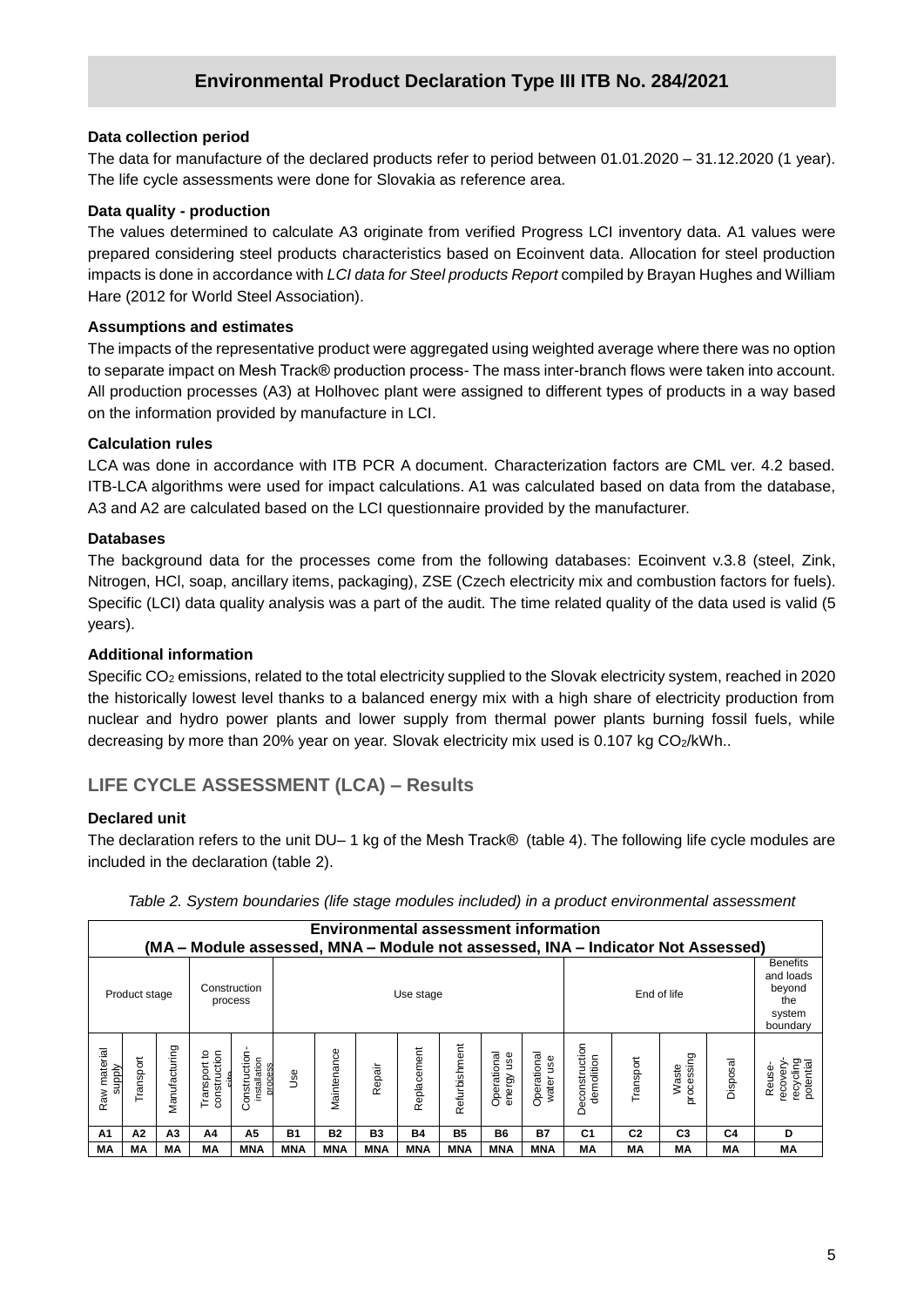|  | Table 4. Environmental product characteristic - 1 kg of Mesh Track® |  |  |  |
|--|---------------------------------------------------------------------|--|--|--|
|--|---------------------------------------------------------------------|--|--|--|

| Environmental impacts: (DU) 1 kg                                                                                                                                                                                                      |                                       |              |                      |                      |                      |                      |                      |                      |                      |                              |
|---------------------------------------------------------------------------------------------------------------------------------------------------------------------------------------------------------------------------------------|---------------------------------------|--------------|----------------------|----------------------|----------------------|----------------------|----------------------|----------------------|----------------------|------------------------------|
| Indicator                                                                                                                                                                                                                             | Unit                                  | А1           | A <sub>2</sub>       | A3                   | A4                   | C1                   | C <sub>2</sub>       | C <sub>3</sub>       | C4                   | D                            |
| Global warming potential                                                                                                                                                                                                              | kgCO <sub>2</sub>                     | 7.14E-01     | 2.39E-02             | 3.19E-01             | 5.25E-02             | 2.52E-03             | 3.20E-03             | 1.68E-03             | 3.00E-03             | $-2.36E - 01$                |
| Depletion potential of the<br>stratospheric ozone layer                                                                                                                                                                               | kg CFC<br>11                          | 4.89E-08     | $0.00E + 00$         | 1.17E-08             | $0.00E + 00$         | 2.89E-11             | $0.00E + 00$         | 1.92E-11             | 1.15E-10             | $-4.49E-09$                  |
| Acidification potential of<br>soil and water                                                                                                                                                                                          | kg SO <sub>2</sub>                    | 3.17E-03     | 1.84E-04             | 9.82E-04             | 4.16E-04             | 2.31E-06             | 2.21E-05             | 1.53E-06             | 3.50E-06             | $-9.11E - 04$                |
| Formation potential<br>of<br>tropospheric ozone                                                                                                                                                                                       | kg<br>Ethene                          | 1.58E-04     | 1.24E-05             | 4.07E-05             | 2.67E-05             | 1.19E-05             | 1.48E-06             | 7.94E-06             | 6.50E-07             | $-1.02E - 04$                |
| Eutrophication potential                                                                                                                                                                                                              | kg<br>(PO <sub>4</sub> ) <sup>3</sup> | 1.54E-03     | 3.25E-05             | 4.46E-04             | 7.38E-05             | 9.61E-08             | 3.90E-06             | 6.39E-08             | 1.72E-06             | $-3.17E-04$                  |
| Abiotic depletion potential<br>(ADP-elements) for non-<br>fossil resources                                                                                                                                                            | kg Sb                                 | 5.70E-04     | $0.00E + 00$         | 7.56E-04             | $0.00E + 00$         | 1.94E-05             | $0.00E + 00$         | 1.29E-05             | 6.00E-05             | $-2.18E - 04$                |
| Abiotic depletion potential<br>(ADP-fossil fuels) for fossil<br>resources                                                                                                                                                             | MJ                                    | 7.85E+00     | 3.27E-01             | 1.31E+00             | 7.17E-01             | 3.00E-02             | 3.92E-02             | 2.00E-02             | 1.30E-02             | $-2.19E + 00$                |
| Environmental aspects: (DU) 1 kg                                                                                                                                                                                                      |                                       |              |                      |                      |                      |                      |                      |                      |                      |                              |
| Indicator                                                                                                                                                                                                                             | Unit                                  | Α1           | A <sub>2</sub>       | A3                   | Α4                   | C1                   | C <sub>2</sub>       | C <sub>3</sub>       | C4                   | D                            |
| Use of renewable primary<br>excluding<br>energy<br>renewable primary energy<br>resources used as raw<br>materials                                                                                                                     | MJ                                    | INA          | INA                  | <b>INA</b>           | INA                  | INA                  | INA                  | <b>INA</b>           | <b>INA</b>           | INA                          |
| Use of renewable primary<br>energy resources used as<br>raw materials                                                                                                                                                                 | MJ                                    | INA          | INA                  | INA                  | INA                  | INA                  | INA                  | INA                  | INA                  | INA                          |
| Total use of renewable<br>primary energy resources<br>(primary<br>energy<br>and<br>primary energy resources<br>used as raw materials)                                                                                                 | MJ                                    | 2.60E+00     | 3.27E-03             | 1.45E+00             | 7.17E-03             | 4.50E-03             | 3.92E-04             | 2.99E-03             | $0.00E + 00$         | $-3.56E-01$                  |
| Use of non-renewable<br>primary energy excluding<br>non-renewable<br>primary<br>energy resources used as<br>raw materials                                                                                                             | MJ                                    | <b>INA</b>   | INA                  | <b>INA</b>           | INA                  | INA                  | INA                  | INA                  | INA                  | INA                          |
| Use of non-renewable<br>primary energy resources<br>used as raw materials                                                                                                                                                             | MJ                                    | INA          | <b>INA</b>           | INA                  | <b>INA</b>           | INA                  | INA                  | <b>INA</b>           | INA                  | INA                          |
| use<br>of<br>Total<br>non-<br>renewable primary energy<br>resources (primary energy<br>and<br>primary<br>energy<br>resources used as raw<br>materials)                                                                                | MJ                                    | $1.11E + 01$ | 3.43E-01             | 5.27E+00             | 7.50E-01             | 3.30E-02             | 4.12E-02             | 2.19E-02             | 1.35E-02             | $-2.52E + 00$                |
| Use of secondary material                                                                                                                                                                                                             | kg                                    | 1.40E-02     | $0.00E + 00$         | $0.00E + 00$         | $0.00E + 00$         | $0.00E + 00$         | $0.00E + 00$         | $0.00E + 00$         | $0.00E + 00$         | $-1.19E - 02$                |
| Use<br>of<br>renewable<br>secondary fuels                                                                                                                                                                                             | MJ                                    | 6.75E-08     | 1.72E-02             | $0.00E + 00$         | 3.77E-02             | $0.00E + 00$         | 2.06E-03             | $0.00E + 00$         | $0.00E + 00$         | -4.66E-04                    |
| of non-renewable<br>Use<br>secondary fuels                                                                                                                                                                                            | MJ                                    | 8.87E-06     | $0.00E + 00$         | $0.00E + 00$         | $0.00E + 00$         | $0.00E + 00$         | $0.00E + 00$         | $0.00E + 00$         | $0.00E + 00$         | $-0.00E + 00$                |
| m <sup>3</sup><br>1.95E-02<br>3.50E-06<br>$4.54E-03$<br>1.29E-06<br>9.48E-06<br>4.20E-07<br>6.30E-06<br>1.00E-05<br>$-1.01E - 04$<br>Net use of fresh water<br>Other environmental information describing waste categories: (DU) 1 kg |                                       |              |                      |                      |                      |                      |                      |                      |                      |                              |
| Indicator                                                                                                                                                                                                                             | Unit                                  | А1           | А2                   | А3                   | Α4                   | C1                   | C <sub>2</sub>       | C <sub>3</sub>       | C4                   | D                            |
| Hazardous<br>waste                                                                                                                                                                                                                    |                                       | 4.30E-04     |                      |                      |                      |                      |                      |                      |                      |                              |
| disposed<br>Non-hazardous<br>waste                                                                                                                                                                                                    | kg                                    | 4.89E-01     | 1.26E-05<br>1.49E-02 | 2.70E-02<br>2.08E-02 | 4.64E-06<br>5.51E-03 | 4.00E-08<br>3.61E-04 | 1.51E-06<br>1.79E-03 | 2.66E-08<br>5.02E-02 | 1.90E-08<br>5.01E-03 | $-1.01E-04$<br>$-3.98E - 02$ |
| disposed<br>Radioactive<br>waste                                                                                                                                                                                                      | kg<br>kg                              | 1.14E-04     | $0.00E + 00$         | 4.80E-06             | $0.00E + 00$         | 4.00E-08             | $0.00E + 00$         | 2.66E-08             | 7.20E-08             | $-2.95E-05$                  |
| disposed<br>Components for re-use                                                                                                                                                                                                     | kg                                    | 5.31E-06     | $0.00E + 00$         | $0.00E + 00$         | $0.00E + 00$         | $0.00E + 00$         | $0.00E + 00$         | 9.50E-02             | $0.00E + 00$         | $-8.36E - 04$                |
| Materials for recycling                                                                                                                                                                                                               | kg                                    | 9.12E-05     | $0.00E + 00$         | 6.60E-02             | $0.00E + 00$         | $0.00E + 00$         | $0.00E + 00$         | 8.55E-01             | $0.00E + 00$         | $-7.72E - 06$                |
| Materials<br>for<br>energy<br>recover                                                                                                                                                                                                 | kg                                    | $0.00E + 00$ | $0.00E + 00$         | $0.00E + 00$         | $0.00E + 00$         | $0.00E + 00$         | $0.00E + 00$         | $0.00E + 00$         | $0.00E + 00$         | $-1.15E-06$                  |
| Exported energy                                                                                                                                                                                                                       | MJ                                    | $0.00E + 00$ | $0.00E + 00$         | $0.00E + 00$         | $0.00E + 00$         | $0.00E + 00$         | $0.00E + 00$         | $0.00E + 00$         | $0.00E + 00$         | $0.00E + 00$                 |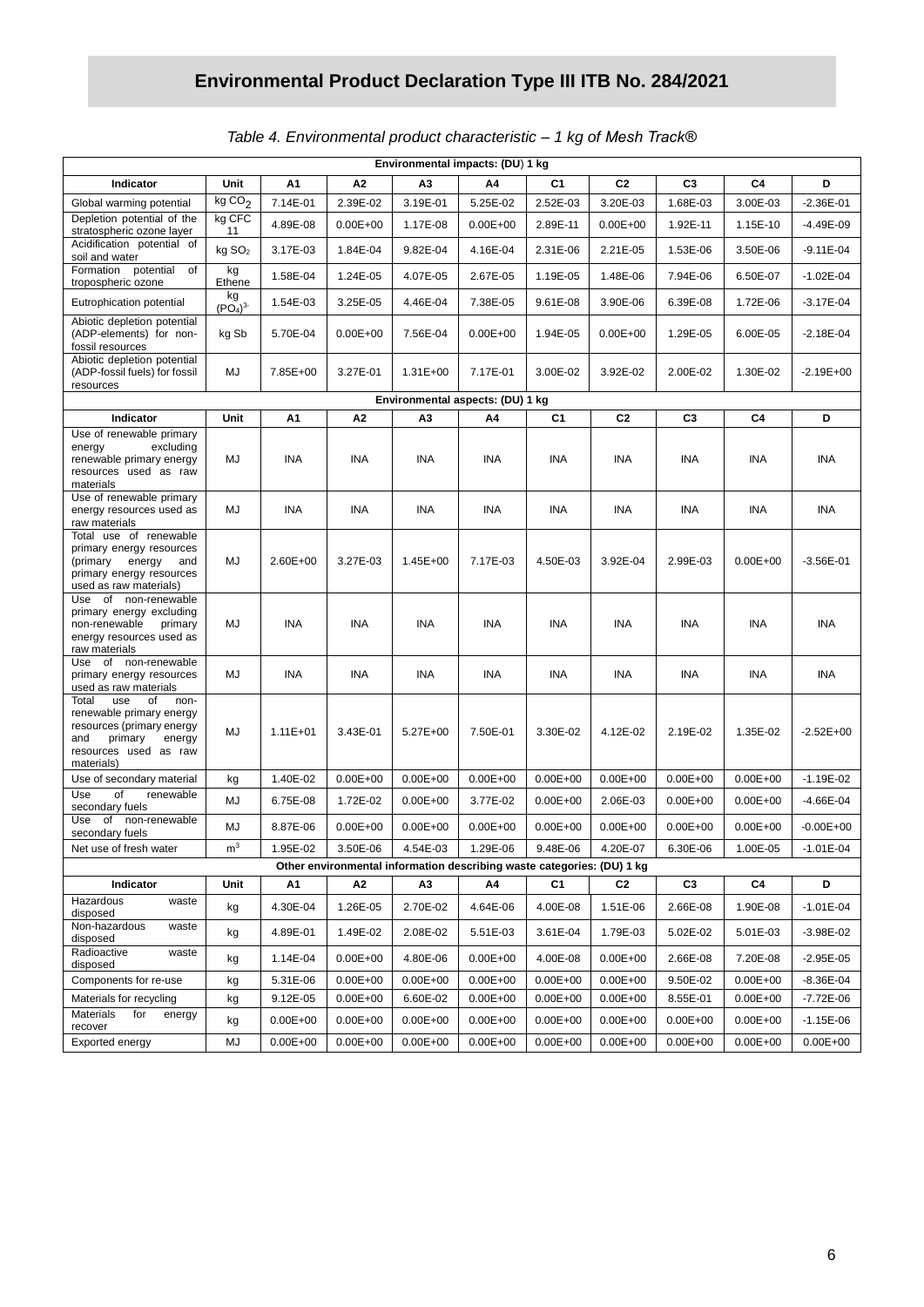# **RESULTS INTERPRETATION**

**/2020** energy-intensive production of steel on which the manufacturer has a limited influence. The carbon impact of The environmental impact of Mesh Track® product (cradle to gate with options) is largely dependent on the steel production (Wire Rods) in the product stage A1 is as high as 85%. The impact of the production line A3 largely depends on the amount of electricity consumed for drawing and coating process by manufacturing plant (0.479 kWh/kg of product). LCA results show that the cradle-to-gate carbon (Global Warming Potential) impact of 1 kg of Mesh Track® production is 1.06 kg CO<sub>2</sub>eq. For comparison a ton of steel produced worldwide in 2019 emitted on average 1.85 tons of carbon dioxide. The LCA results show that the cradle-to gate primary energy demand of fossil fuel is equal 9.48 MJ. The products due to the high potential for recycling (95%) and has noticeable D module (benefit to other product system) potential. Mesh Track® is almost cradle-to-cradle. While it cannot be milled, the steel can be reprocessed without losing material integrity.

#### **VERIFICATION**

The process of verification of this EPD was in accordance with ISO 14025 and ISO 21930. After verification. this EPD is valid for a 5-year-period. EPD does not have to be recalculated after 5 years if the underlying data have not changed significantly.

| The basis for LCA analysis was EN 15804 and ITB PCR A                                          |  |  |  |  |  |  |
|------------------------------------------------------------------------------------------------|--|--|--|--|--|--|
| Independent verification corresponding to ISO 14025 (sub clause 8.1.3.)                        |  |  |  |  |  |  |
| $\sqrt{x}$ external<br>internal                                                                |  |  |  |  |  |  |
| External verification of EPD: Ph.D. Eng. Halina Prejzner                                       |  |  |  |  |  |  |
| LCA. LCI audit and input data verification: Ph.D. D.SC.Eng. Michał Piasecki. m.piasecki@itb.pl |  |  |  |  |  |  |
| Verification of LCA: Ph.D. Eng. Justyna Tomaszewska. j.tomaszewska@itb.pl                      |  |  |  |  |  |  |

#### **Normative references**

- ITB PCR A General Product Category Rules for Construction Products
- EN 15381: 2008 Geotextiles and geotextile-related products Characteristics required for use in pavements and asphalt overlays
- LCI DATA FOR STEEL PRODUCTS at [https://www.worldsteel.org/en/dam/jcr:04f8a180-1406-4f5c-](https://www.worldsteel.org/en/dam/jcr:04f8a180-1406-4f5c-93ca-70f1ba7de5d4/LCI%2520study_2018%2520data%2520release.pdf)[93ca-70f1ba7de5d4/LCI%2520study\\_2018%2520data%2520release.pdf](https://www.worldsteel.org/en/dam/jcr:04f8a180-1406-4f5c-93ca-70f1ba7de5d4/LCI%2520study_2018%2520data%2520release.pdf)
- ISO 14025:2006. Environmental labels and declarations Type III environmental declarations Principles and procedures
- ISO 21930:2017 Sustainability in buildings and civil engineering works – Core rules for environmental product declarations of construction products and services
- ISO 14044:2006 Environmental management Life cycle assessment Requirements and guidelines
- EN 15804 Sustainability of construction works Environmental product declarations Core rules for the product category of construction products
- https://www.seas.sk/co2-emissions

Pioni